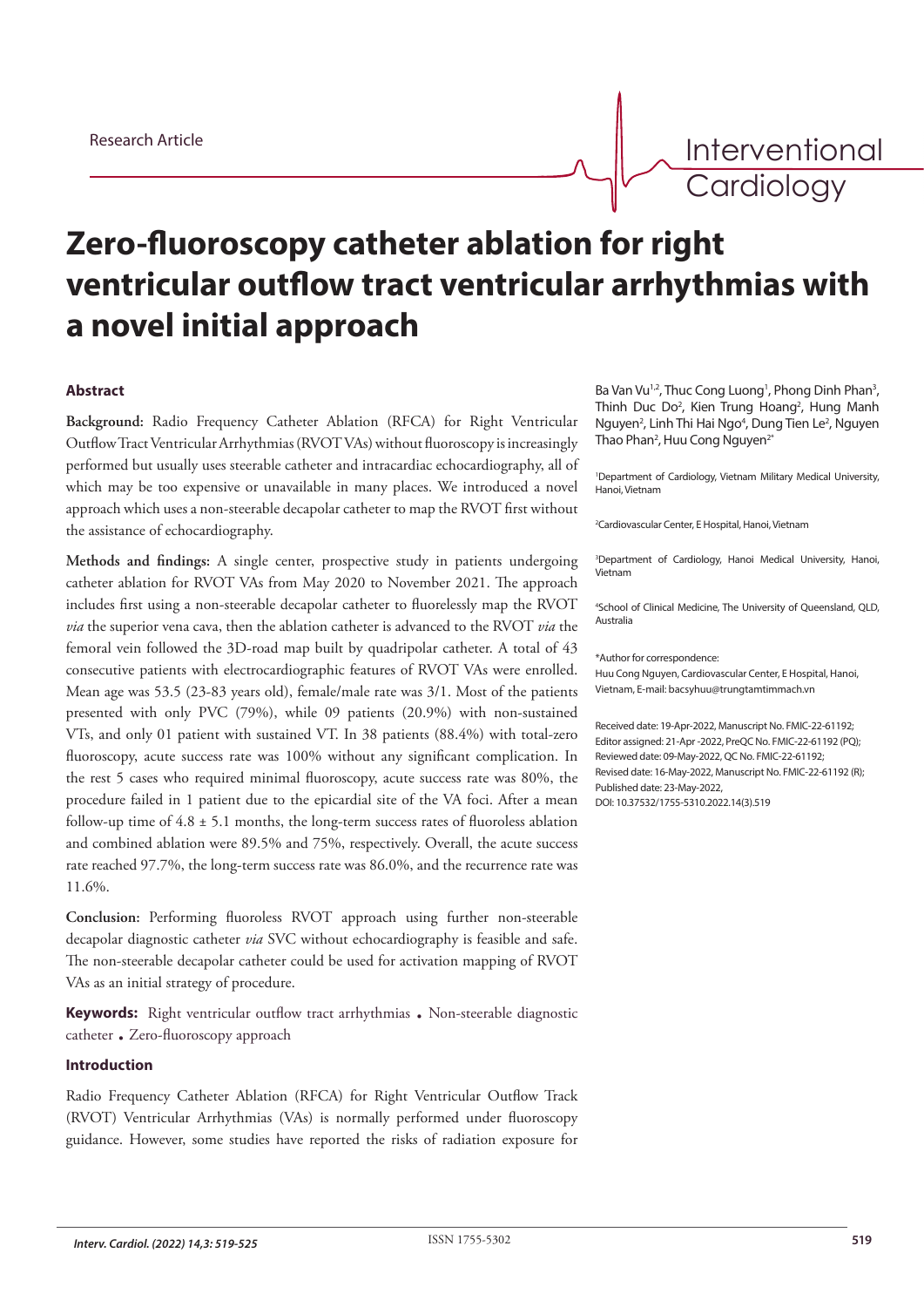patients and catheterization lab personnel, especially for complex/ lengthy procedure or pediatric, obese, and pregnant patients [1,2]. Therefore, it is desirable to reduce radiation exposure in electrophysiology procedure, specifically, to keep radiation dose "as low as reasonably achievable" [3]. The advent of three dimensional (3D) electroanatomical mapping and intracardiac echocardiography (ICE) has allowed operators to significantly reduce radiation exposure [4], even to achieve zero-fluoroscopy level for idiopathic ventricular arrhythmias and is increasingly used with demonstrated safety and efficacy by some authors [5-7].

For fluoroless catheter ablation of idiopathic RVOT VAs, the initial strategy for mapping is conventionally to use a deflectable catheter such as a steerable mapping catheter or an ablation catheter through femoral vein and Inferior Vena Cava (IVC) [5- 11]. Some authors have added Intracardiac Echocardiography (ICE) system to aid in approaching the RVOT [7,12]. Due to the unavailability of ICE system and steerable mapping catheter in Viet Nam, we initially had to use the bidirectional ablation catheter *via* the IVC to achieve zero-fluoroscopy RVOT VAs mapping. This approach prolongs procedure time and risk of mechanical trauma more than using a non-steerable decapolar diagnostic catheter to map first in our experience. The non-steerable catheter has the advantage of being softer and cheaper than the steerable one, however, manipulation of the non-steerable catheter *via* IVC to access RVOT during zero-fluoroscopy catheter mapping remains a challenge. The purpose of this study was to demonstrate zerofluoroscopy RFCA for RVOT VAs with a novel approach using the non-steerable decapolar catheter to map RVOT *via* Superior Vena Cava (SVC).

# **Materials and Methods**

# *Study population*

We conducted a prospective study of all consecutive patients undergoing catheter ablation for RVOT VAs with electrocardiographic features of typical left bundle branch block, inferior axis QRS morphology and a precordial transition  $\geq$  V3 from May 2020 to November 2021. Prior to catheter ablation, the patients underwent laboratory screening such as echocardiography, Electrocardiography (ECG), and 24-hour Holter monitoring to exclude those with structural heart disease and to determine the manifestation of VAs morphology. Anti-arrhythmic drugs were stopped for at least 5 times the half-life before the procedure. All patients provided written informed consent to participate in this study.

Ensite Velocity 3D-Electroanatomic Mapping (EAM) system and Workmate electrophysiological system (St. Jude Medical Company, Irvine, CA, USA) were used for catheter navigation, mapping, and activation mapping. Ablation catheters used were usually bidirectional deflectable with a tip size of 4-5 mm and irrigated or non-irrigated. The fluoroscopy system was used for backup. Catheterization lab personnels who assisted these cases did not wear lead apron at the beginning of each procedure.

# *RVOT approach and VAs mapping*

After left subclavian or right jugular vein puncture was confirmed by the venous blood color and the pressure measurement or vascular ultrasound, a 6F (French) sheath was inserted and fixed. The non-steerable decapolar catheter (a decapolar catheter 5F, 2/8/2 mm, St. Jude Medical Company, Irvine, CA, USA) which was reshaped in a form of semicircular curve was connected to the EAM system and external skin patch was used as the reference. Two geometric projections (Left Anterior Oblique (LAO) and Right Anterior Oblique (RAO)) were chosen as a referential navigation for the whole procedure. The decapolar catheter was advanced firstly into Right Atrium (RA) through the SVC and continuosly pushed until the catheter contacted the Tricuspid Annulus (TA). Different sites of catheter tip were confirmed by the obtained intracardiac electrograms. The 3D geometry of SVC and RA was also partly constructed during the advancement of the catheter. As the catheter touched the TA with the intracardiac electrogram received simultaneously both atrial and ventricular signals, the catheter tip was kept perpendicularly and cranially upward in LAO view and was slightly pushed through the TA to RVOT until only ventricular intracardiac electrogram was recorded. The 3D RVOT reconstruction and electro-anatomic activation map were simultaneously performed to record the earliest local activation during PVC or VT. At the area of earliest local activation, the pace map could be utilized to select the target ablation site with the similarity of the 12-lead QRS morphology between paced and clinical VPCs with at least 11 of 12 leads matching. After the completion of reconstruction and activation mapping, the catheter was pulled back until its distal pair of electrodes was at the TA level. The decapoplar catheter was rotated counterclockwise, directed perpendicularly to the interatrial septum under guidance of both LAO and RAO views. The manipulation was continued until the catheter was inside the coronary vein and the atrioventricular electrograms of the mitral valvular annulus were recorded. The positioned CS decapolar catheter could be to set as an intracardiac reference for mapping confirmation by ablation catheter (Figure 1).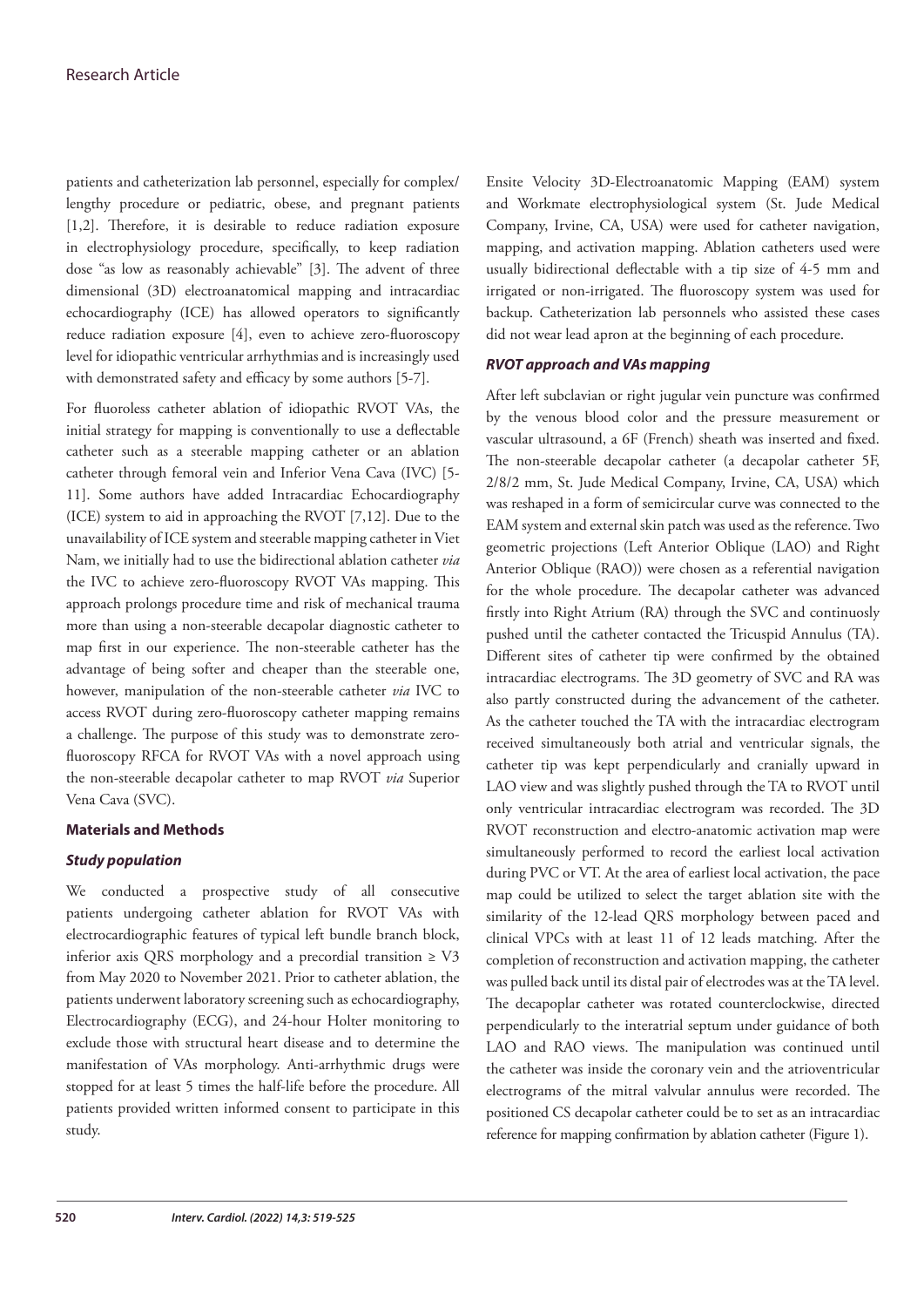

Figure 1: Using the non-steerable decapolar catheter (5F, 2/8/2 mm, St. Jude Medical Company, Irvine, CA, USA) to map RVOT and locating inside CS as an intracardiac reference. The reconstructing steps start from SVC to RVOT, and finally CS. The non-steerable decapolar catheter was used for voltage map (left) and activation map (right). **Abbreviations:** RVOT: Right Ventricular Outflow Tract; SVC: Superior Vena Cava; RAO: Right Anterior Oblique; LAO: Left Anterior Oblique; RE: Right Ventricle

#### *3D roadmap and ablation*

A 3D geometry roadmap of the Inferior Vena Cava (IVC) was reconstructed using a quadripolar catheter (5F, 5/5/5 mm, St. Jude Medical Company, Irvine, CA, USA) through the right femoral vein. The catheter was connected to the monitoring system before insertion and its movement and location were observed using recorded intracardiac electrogram signals on the monitor. The quadripolar catheter was often slightly pushed forward towards the head until it showed the atrial electrogram signal. When it reached the TA, the catheter was advanced towards the 12 o'clock

position in LAO view and then placed in the RV apex. The 3D IVC geometry was created by a non-steerable catheter to allow fluoroless approach of ablation catheter to RVOT over the built roadmap.

Based on the created 3D IVC geometry, the ablation catheter after being connected to RF generator was advanced through the IVC, RA, TA to RVOT. If pseudo-geometry of the 3D RVOT model was suspected, the ablation catheter could be used to additionally construct and confirm the action map of interest area (Figure 2).



Figure 2: Using the quadripolar catheter (5F, 5/5/5 mm, St. Jude Medical Company, Irvine, CA, USA) to construct a 3D geometry roadmap of the Inferior Vena Cava (IVC) through the right femoral vein. To base on the created 3D IVC geometry, the ablation catheter was advanced through the IVC, RA, TA to RVOT. **Abbreviations:**  RVOT: Right Ventricular Outflow Tract; SVC: Superior Vena Cava; RAO: Right Anterior Oblique; LAO: Left Anterior Oblique; IVC: Inferior Vena Cava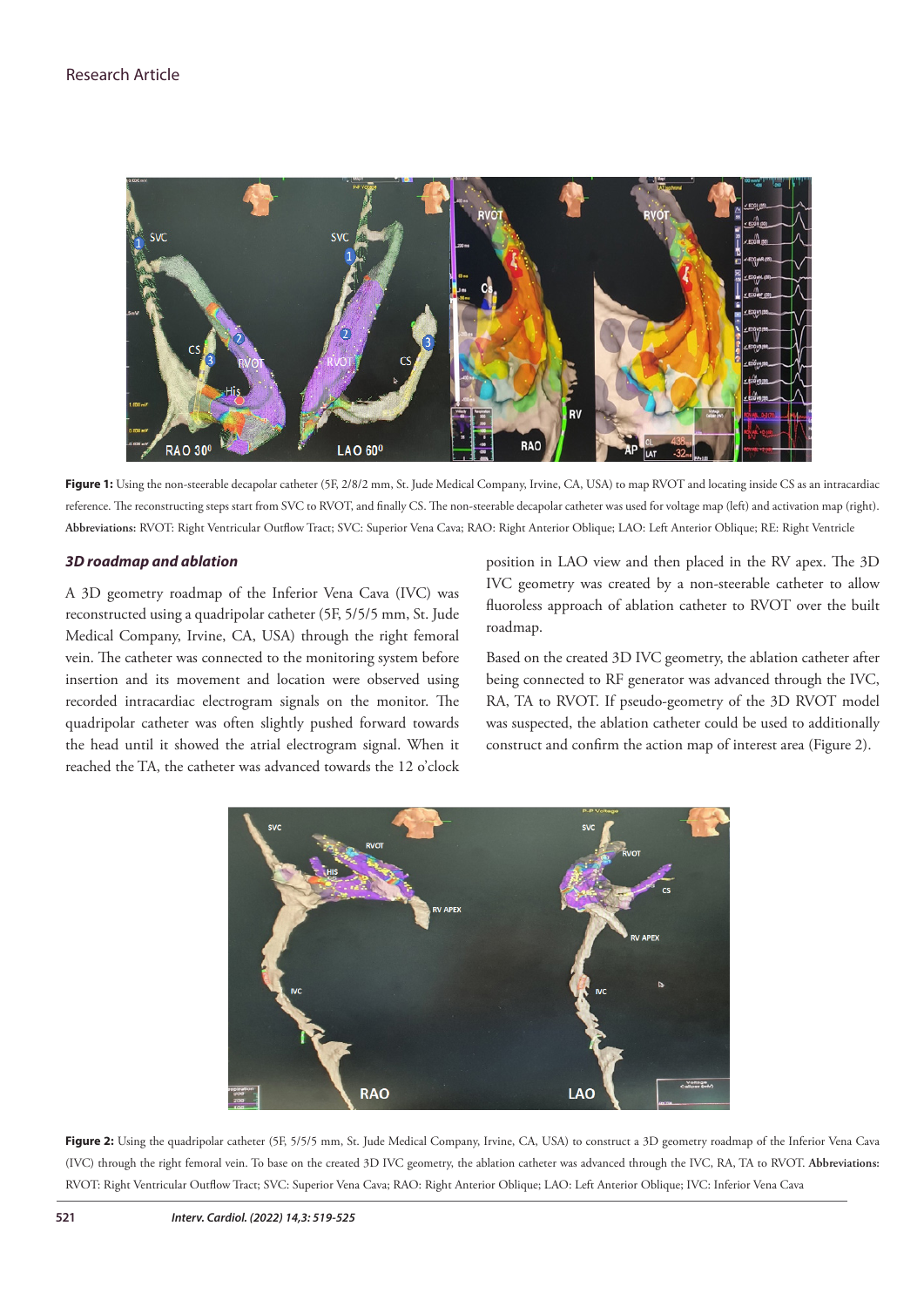Radiofrequency energy was delivered at 30-35 W; maximal temperature was not over 60°C for the nonirrigated catheter and 41o C for the irrigated catheter, targeting for an impedance decrease of 10 Ω. After ablation, all patients were followed for 30 minutes in normal condition or under protocol of inducibility or the infusion of isoprenaline.

## *Statistical analysis*

Continuous variables are represented as the mean ± standard deviation. Categorical data are described as percentages. Statistical Package for the Social Sciences (SPSS) version 13.0 (IBM Inc., Armonk, NY) was used to analyze for all data.

#### **Results**

Between May 2020 and November 2021, a total of 43 eligible patients underwent RVOT VAs ablation using the 3D road map and were included in this study. We obtained the following results during a mean follow-up of 4.6 months (1-20 months).

Baseline characteristics are presented in Table 1. The mean age was 53.5 (23-83 years old), the female to male rate was 3 to 1, the mean weight was  $56.7 \pm 7.5$  (kg), and mean height was 159.3  $\pm$ 5.5 (cm). The most common clinical symptoms were palpitation (72.1%), chest pain (62.8%), while syncope accounted for 11.6%. RVOT VAs were confirmed and classified according to ECG and 24 h Holter recordings. Most of the patients presented with only PVC (79%), while nine patients (20.9%) presented with non-sustained VTs, and only one patient with sustained VT. In addition, echocardiography showed two patients had Left Ventricular Ejection Fraction (LVEF)<50% while other patients had LVEF within the normal range (mean LVEF 63.7 ± 10.76).

| Table 1: Demographic and clinical characteristics of the study |                 |  |
|----------------------------------------------------------------|-----------------|--|
| population.                                                    |                 |  |
| <b>Baseline characteristics of patients</b>                    | Total $(n=43)$  |  |
| Age(years) (Mean $\pm$ SD)                                     | $53.5 \pm 13.2$ |  |
| Sex (female/male)                                              | 31/12           |  |
| Weight (kg) (Mean $\pm$ SD)                                    | $56.7 \pm 7.5$  |  |
| Height (cm) (Mean $\pm$ SD)                                    | $159.3 \pm 5.5$ |  |
| Symptoms                                                       |                 |  |
| Chest pain (n, %)                                              | 27 (62.8%)      |  |
| Dyspnea (n, %)                                                 | 14 (32.6%)      |  |
| Palpitation (n, %)                                             | 31 (72.1%)      |  |
| Syncope/near-syncope (n, %)                                    | 5(11.6%)        |  |
| Holter recordings                                              |                 |  |
| PVC only (n, %)                                                | 34 (79.0%)      |  |
| Nonsustained VT (n, %)                                         | $9(20,9\%)$     |  |
| Sustained VT (n, %)                                            | $1(2.3\%)$      |  |

| Mean PVC/24 h $\left(\% \right)$ (Mean $\pm$ SD) | $18.4 \pm 6.8$   |  |
|--------------------------------------------------|------------------|--|
| <b>ECHO</b> findings                             |                  |  |
| LVEF% (Mean $\pm$ SD)                            | $63.7 \pm 10.76$ |  |

Table 2 presents electrophysiological features and procedural outcomes. The mapping procedure was implemented by totalzero fluoroscopy in 88.4% of patients and in combination with fluoroscopy in 11.6% of patients to identify the foci of VAs and deliver ablation. Using the 3D road map approach to construct ROVT and confirm the site of VA foci was satisfactory and convenient with a mean mapping time of  $27.1 \pm 13.31$  minutes. RVOT could be divided into 8 regions based on the anatomy [13], in which septal, left, and proximal side (7th site) appeared as the most common foci of VAs by 32.6% and followed by 1st site and 3rd site by 16.3% and 11.6%, respectively. The mean local EAT was  $29.28 \pm 6.6$  ms before deciding to deliver RF to ablate VAs using irrigated catheters (67.4%) or non-irrigated catheters (32,6%) with a total RF time of  $494.0 \pm 285.9$  seconds. After a mean procedural duration of 75.4 minutes (35-180 minutes) with the number of lesions ranging from 1-20, no complication was observed although two patients experienced transient right bundle branch block.

| Table 2: Electrophysiology study and procedural outcomes. |                   |  |  |
|-----------------------------------------------------------|-------------------|--|--|
| <b>Characteristics</b>                                    | Values (n=43)     |  |  |
| Mapping procedure                                         |                   |  |  |
| Total zero-fluoroscopy (n, %)                             | 38 (88.4%)        |  |  |
| Switch to combined with fluoro-scopy (n, %)               | 5(11.6%)          |  |  |
| Ablation catheter                                         |                   |  |  |
| Irrigated (n, %)                                          | 29 (67.4%)        |  |  |
| Nonirrigated (n, %)                                       | 14 (32.6%)        |  |  |
| Sites of foci in the RVOT                                 |                   |  |  |
| (1) Free-wall, right, and proximal side (n, %)            | 7 (16.3%)         |  |  |
| (2) Free-wall, right, and distal side (n, %)              | 2(4.7%)           |  |  |
| (3) Free-wall, left, and proximal side (n, %)             | 5(11.6%)          |  |  |
| (4) Free-wall, left, and distal side (n, %)               | 2(4.7%)           |  |  |
| (5) Septal, right, and proximal side (n, %)               | $3(7.0\%)$        |  |  |
| (6) Septal, right, and distal side (n, %)                 | 4 (9.3%)          |  |  |
| (7) Septal, left, and proximal side (n, %)                | 14 (32.6%)        |  |  |
| (8) Septal, left, and distal side (n, %)                  | 6(14%)            |  |  |
| Procedural results                                        |                   |  |  |
| Total procedure time (minutes) (Mean $\pm$ SD)            | $75.4 \pm 30.0$   |  |  |
| Mapping time (minutes) (Mean $\pm$ SD)                    | $27.1 \pm 13.31$  |  |  |
| Total RF ablation time (seconds) (Mean $\pm$ SD)          | $494.0 \pm 285.9$ |  |  |
| Number of lesions (Mean $\pm$ SD)                         | $7.14 \pm 4.79$   |  |  |
| Local EAT (ms) (Mean $\pm$ SD)                            | $29.28 \pm 6.6$   |  |  |
| Major complication (n, %)                                 | $0(0.0\%)$        |  |  |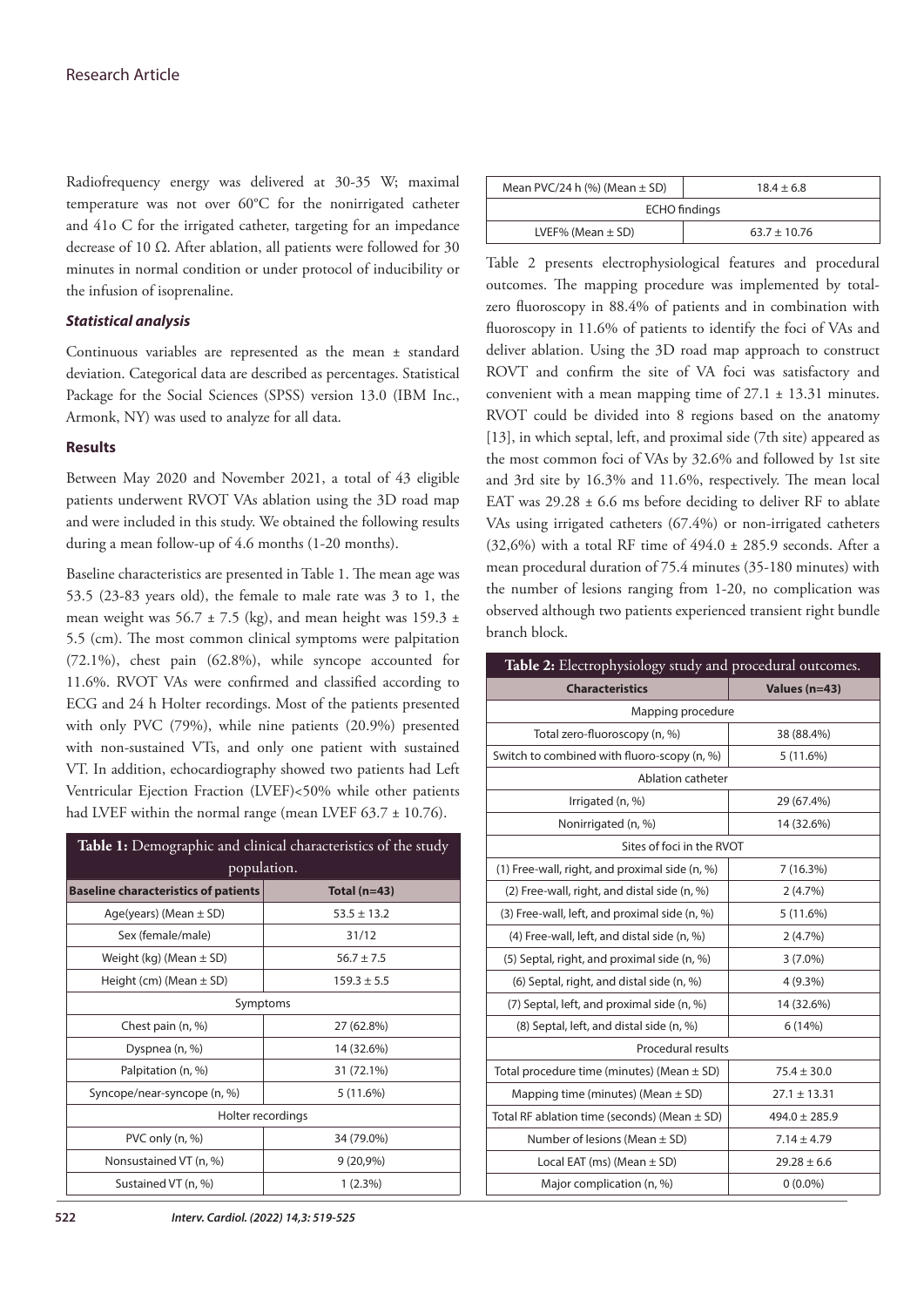## Research Article

Figure 3 demonstrates acute success rate and follow-up results. All patients underwent an initial approach using zero-fluoroscopy, however, five patients (11.6%) latter required a combination with fluoroscopy. In the group of fluoroless procedure, the acute success rate was 100% in comparison with 80% in the combined with fluoroscopy group. In one patient (2.3%), the procedure failed maybe due to the epicardial site of the VA foci. After a mean follow-up time of  $4.8 \pm 5.1$  months, the long-term success rate of fluoroless ablation and combined ablation were 89.5% and 75%, respectively. Overall, the acute success rate reached 97.7%, the long-term success rate was 86.0%, and the recurrence rate was 11.6%.



**Figure 3:** The acute success rate and follow-up outcomes.

## **Discussion**

#### *The main findings*

Our study demonstrates that zero-fluoroscopy approach and mapping of RVOT VAs using non-steerable catheter was safe and feasible. Using the non-steerable decapolar diagnostic catheter as a beginning mapping strategy can reduce the procedure time compared with catheter ablation alone in our experience and lowers the cost compared with the addition of the ICE system or a steerable one, while ensuring the equivalent success rate and without causing serious complications.

## *Previous studies*

"As low as reasonably achievable" or ALARA principle is strongly recommended for all electrophysiological procedure to reduce radiation exposure. This approach has been widely performed in RF CA for a variety of arrhythmias.

For a non-fluoroscopic approach in right-sided electrophysiology procedures, Drago and colleagues were the first to report a series of case of catheter ablation performed without fluoroscopy in 2002, including 21 children diagnosed with Wolff-Parkinson-White syndrome with a right-sided accessory pathway. The results showed that 9 cases did not use X-rays at all, while reduced fluoroscopy was achieved in others with an average exposural radiation time of 0.44 minutes. The success rate of the procedure was 20/21 [14]. This study was considered a landmark in the advancement of the field of electrophysiology using the first-generation CARTO system. Since then, the procedure of zero-fluoroscopy ablation was more commonly used under the guidance of the Ensite system [15]. The successful zero fluoroscopy ablation have been reported in several studies. For example, Grubb, et al. using single NavX EAM system, could achieve zero fluoroscopy for 90% of the 76 pediatric patients undergoing right-sided SVT RFCA [16]. Similarly, Ozyilmaz, et al. [11] demonstrated the utility of an EnSite NavX system in the catheter ablation of 17 children with idiopathic ventricular tachycardia, including 9 patients with ventricular tachycardia originating from RVOT. Recently, Zoppo, et al. demonstrated the experience for right-sided arrhythmias in 70 cases from 2013 to 2018 [9]. To our knowledge, most studies focused on atrial arrhythmias and few reports described fluoroscopy reduction in ablation procedures for idiopathic outflow tract VAs.

# *Our study*

For zero-fluoroscopy RVOT VAs ablation, one ablation catheter could be enough to perform both mapping and ablation under the guidance of EAM system. Some authors use a combination of EAM with ICE system to visualize the outflow tract and to completely avoid radiation exposure during the procedure [7,12]. In our opinion, the addition of diagnostic catheters to ablation catheter helps to better localize and represent anatomical markers, thereby increasing the safety of the procedure. In our study, a nonsteerable decapolar catheter (CS catheter) and a quadrupolar catheter were used in addition to the ablation catheter in the same procedure as demonstrated by Wang, et al. [5] and no additional ICE/TEE was used. However, our mapping implementation steps start with using CS catheter to approach RVOT and perform initial activation mappping, the ablation catheter is only used for mapping when it is necessary to verify the 3D structure again. After completing the RVOT mapping, the CS catheter was withdrawn to the right atrium and placed in the CS, making it possible to switch from system reference (external skin patch) to intracardiac reference in situations that more stability is required. Utilization of the CS catheter to map RVOT will collect more points than using a single ablation catheter for the same period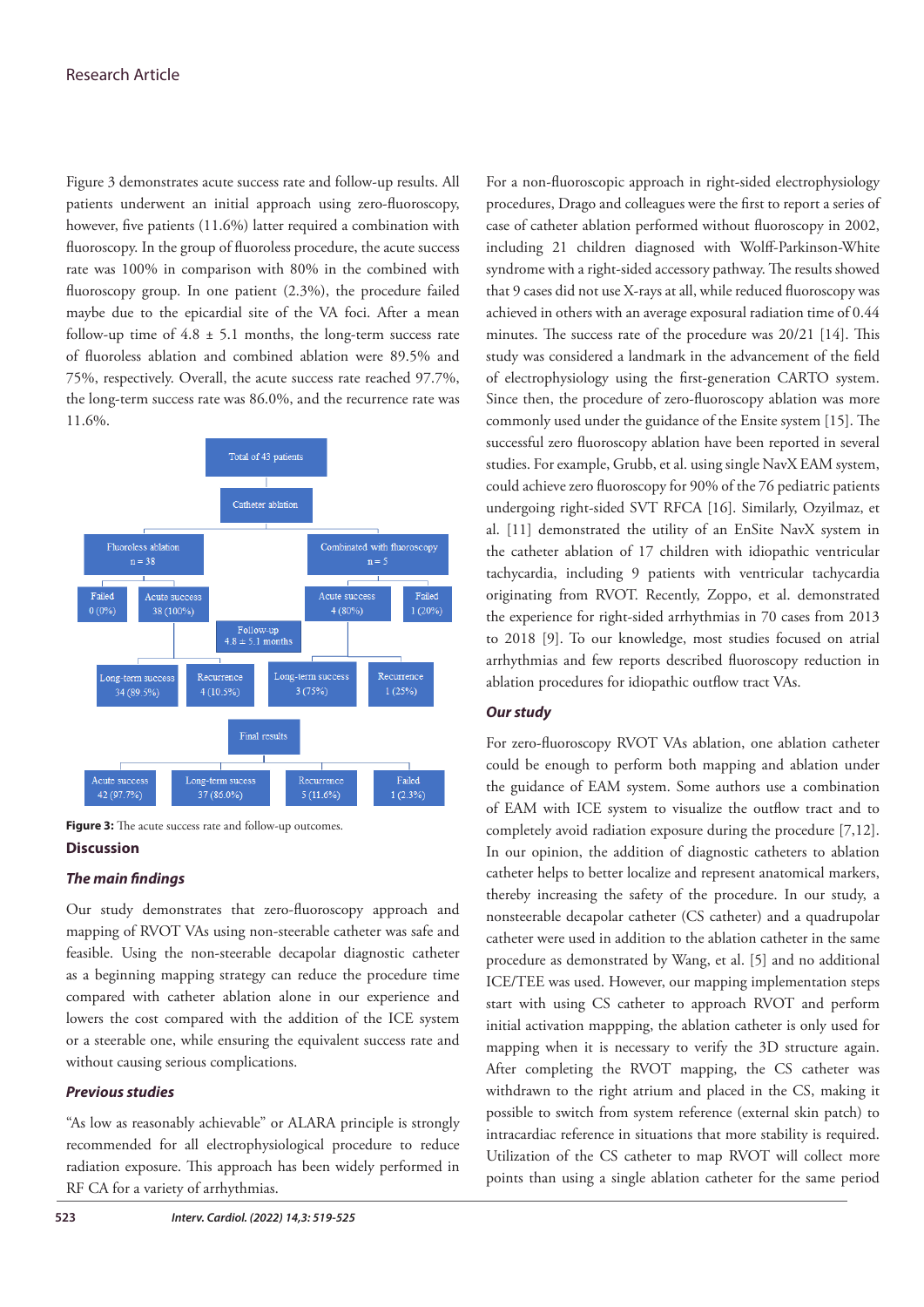of time. Moreover, the non-steerable catheter has the advantage of being softer compared with deflectable catheters, which will reduce the risk of mechanical trauma. However, manipulation of the non-steerable catheter *via* IVC to access RVOT during zerofluoroscopy catheter mapping remains a challenge and is prone to 3D pseudo-geometry, as well as incomplete activation map in our experience. We change the approach from accessing through SVC to IVC with a fixed CS catheter curve, to not only overcome the above concerns but also make the RVOT access easier. In the study, we used limited fluoroscopy in 5 cases to confirm the ablation catheter position because it was difficult to establish stable contact between the tip of the ablation catheter and the earliest activation site localized by CS catheter.

One of the concerns with this approach is the risk of hemopneumothorax with the use of the subclavian vein. In fact, we usually prefer right jugular vein cannula, or use vascular ultrasound guidance if a subclavian puncture is required. Moreover, most electrophysiology doctors in Vietnam use subclavian vein for CS catheter placement and in our study, no hemopneumothorax was noted.

Using the ICE system or other devices such as contact force catheter, steerable catheter in combination with EAM has been shown to be safe and feasible for fluoroless RFCA of many arrhythmias, particularly with complex procedures like atrial fibrillation RFCA [7,12,17]. They allow direct visualization of tissue contact and stability of the ablation catheter [7]. However, these devices are not readily available in developing countries such as Vietnam and incur significantly higher procedure costs. Therefore, in the context of RVOT arrhythmias, the combination of ablation catheter with non-steerable diagnostic catheters ensures a balance between the benefits of radiation reduction and the cost of the procedure.

# **Limitations of the Study**

This is a single-centre study with small sample size and no control group. Nevertheless, we believe this study provides a safe and costeffective option for non-fluoroscopy RVOT VA ablation, especially in low resources setting where supportive tools such as ICE or steerable catheter are either not available or too expensive. This technique can be widely implemented once its safety and efficacy are confirmed in a randomized controlled trial.

# **Conclusion**

Fluoroless RVOT approach can be performed safely and feasible by using additional non-steerable diagnostic catheter *via* the SVC. The non-steerable catheter should be used to perform activation mapping of RVOT VAs as the initial step of the procedure. Appropriate utilization of this technique can reduce radiation exposure at an affordable price.

# **Acknowledgment**

The authors thank Cardiovascular center of Hanoi E hospital and Ethics Committee of Hanoi E hospital for the support.

## **References**

- 1. Ector J, Dragusin O, Adriaenssens B, et al. [Obesity is a major determinant](https://www.sciencedirect.com/science/article/pii/S0735109707014064?via%3Dihub)  [of radiation dose in patients undergoing pulmonary vein isolation for atrial](https://www.sciencedirect.com/science/article/pii/S0735109707014064?via%3Dihub)  [fibrillation.](https://www.sciencedirect.com/science/article/pii/S0735109707014064?via%3Dihub) J Am Coll Cardiol. 50(3): 234-42 (2007).
- 2. Clay MA, Campbell RM, Strieper M, et al. [Long-term risk of fatal malignancy](https://www.ajconline.org/article/S0002-9149(08)00936-3/fulltext)  [following pediatric radiofrequency ablation.](https://www.ajconline.org/article/S0002-9149(08)00936-3/fulltext) Am J Cardiol. 102(7): 913-5 (2008).
- 3. Limacher MC, Douglas PS, Germano G, et al. [ACC expert consensus](https://www.sciencedirect.com/science/article/pii/S0735109798000473?via%3Dihub)  [document. Radiation safety in the practice of cardiology. American College of](https://www.sciencedirect.com/science/article/pii/S0735109798000473?via%3Dihub)  [Cardiology.](https://www.sciencedirect.com/science/article/pii/S0735109798000473?via%3Dihub) J Am Coll Cardiol. 31(4): 892-913 (1998).
- 4. Hindricks G, Willems S, Kautzner J, et al. [Effect of electroanatomically](https://onlinelibrary.wiley.com/doi/10.1111/j.1540-8167.2009.01439.x)  [guided versus conventional catheter ablation of typical atrial flutter on the](https://onlinelibrary.wiley.com/doi/10.1111/j.1540-8167.2009.01439.x)  [fluoroscopy time and resource use: A prospective randomized multicenter](https://onlinelibrary.wiley.com/doi/10.1111/j.1540-8167.2009.01439.x)  [study.](https://onlinelibrary.wiley.com/doi/10.1111/j.1540-8167.2009.01439.x) J Cardiovasc Electrophysiol. 20(7): 734-40 (2009).
- 5. Wang Y, Chen GZ, Yao Y, et al. [Ablation of idiopathic ventricular arrhythmia](https://journals.lww.com/md-journal/Fulltext/2017/02100/Ablation_of_idiopathic_ventricular_arrhythmia.46.aspx)  [using zero-fluoroscopy approach with equivalent efficacy and less fatigue: A](https://journals.lww.com/md-journal/Fulltext/2017/02100/Ablation_of_idiopathic_ventricular_arrhythmia.46.aspx)  [multicenter comparative study.](https://journals.lww.com/md-journal/Fulltext/2017/02100/Ablation_of_idiopathic_ventricular_arrhythmia.46.aspx) Medicine (Baltimore). 96(6): e6080 (2017).
- 6. Akdeniz C, Gul EE, Celik N, et al. [Catheter ablation of idiopathic right](https://link.springer.com/article/10.1007/s10840-016-0133-6)  [ventricular arrhythmias in children with limited fluoroscopy. J](https://link.springer.com/article/10.1007/s10840-016-0133-6) Interv Card Electrophysiol. 46(3): 355-60 (2016).
- 7. Lamberti F, Di Clemente F, Remoli R, et al. [Catheter ablation of idiopathic](https://www.sciencedirect.com/science/article/abs/pii/S0167527315008694?via%3Dihub)  [ventricular tachycardia without the use of fluoroscopy.](https://www.sciencedirect.com/science/article/abs/pii/S0167527315008694?via%3Dihub) Int J Cardiol. 190: 338- 43 (2015).
- 8. Yamada S, Chung FP, Lin YJ, et al. [Electrocardiographic features of failed](https://onlinelibrary.wiley.com/doi/10.1111/jce.13359)  [and recurrent right ventricular outflow tract catheter ablation of idiopathic](https://onlinelibrary.wiley.com/doi/10.1111/jce.13359)  [ventricular arrhythmias.](https://onlinelibrary.wiley.com/doi/10.1111/jce.13359) J Cardiovasc Electrophysiol. 29(1): 127-137 (2018).
- 9. Zoppo F, Licciardello C, Favaro G, et al., [Safety steps for a non-fluoroscopic](https://www.sciencedirect.com/science/article/pii/S0972629219300105?via%3Dihub)  [approach in right-sided electrophysiology procedures: A point of view.](https://www.sciencedirect.com/science/article/pii/S0972629219300105?via%3Dihub) Indian Pacing Electrophysiol J. 19(5): 183-188 (2019).
- 10. Proietti R, Wang Y, Yao Y, et al. Catheter placement and model reconstruction, in cardiac electrophysiology without fluoroscopy. 45-64 (2019).
- 11. Ozyilmaz I, Ergul Y, Akdeniz C, et al. [Catheter ablation of idiopathic](https://www.cambridge.org/core/journals/cardiology-in-the-young/article/abs/catheter-ablation-of-idiopathic-ventricular-tachycardia-in-children-using-the-ensite-navx-system-withwithout-fluoroscopy/495EDEDFBC78D98585FF5ABB941F3522)  [ventricular tachycardia in children using the EnSite NavX system with/](https://www.cambridge.org/core/journals/cardiology-in-the-young/article/abs/catheter-ablation-of-idiopathic-ventricular-tachycardia-in-children-using-the-ensite-navx-system-withwithout-fluoroscopy/495EDEDFBC78D98585FF5ABB941F3522) [without fluoroscopy.](https://www.cambridge.org/core/journals/cardiology-in-the-young/article/abs/catheter-ablation-of-idiopathic-ventricular-tachycardia-in-children-using-the-ensite-navx-system-withwithout-fluoroscopy/495EDEDFBC78D98585FF5ABB941F3522) Cardiol Young. 24(5): 886-92 (2014).
- 12. Sánchez JM, Yanics MA, Wilson P, et al. [Fluoroless catheter ablation in adults:](https://link.springer.com/article/10.1007/s10840-015-0088-z)  [A single center experience.](https://link.springer.com/article/10.1007/s10840-015-0088-z) J Interv Card Electrophysiol. 45(2): 199-207  $(2016)$ .
- 13. Kamakura S, Shimizu W, Matsuo K, et al. [Localization of optimal ablation site](https://www.ahajournals.org/doi/10.1161/01.CIR.98.15.1525)  [of idiopathic ventricular tachycardia from right and left ventricular outflow](https://www.ahajournals.org/doi/10.1161/01.CIR.98.15.1525)  [tract by body surface ECG.](https://www.ahajournals.org/doi/10.1161/01.CIR.98.15.1525) Circulation. 98(15): 1525-33 (1998).
- 14. Drago F, Silvetti MS, Di Pino A, et al. [Exclusion of fluoroscopy during ablation](https://onlinelibrary.wiley.com/doi/abs/10.1046/j.1540-8167.2002.00778.x)  [treatment of right accessory pathway in children.](https://onlinelibrary.wiley.com/doi/abs/10.1046/j.1540-8167.2002.00778.x) J Cardiovasc Electrophysiol. 13(8): 778-82 (2002).
- 15. Anderson C, Martinez AR, Razminia M, et al. [Zero fluoroscopy ablation:](https://link.springer.com/article/10.1007/s40746-019-00170-7)  [Recent trends in radiation exposure in the EP Lab](https://link.springer.com/article/10.1007/s40746-019-00170-7). Curr Treat Options Pediatr. 5(4): 343-355 (2019).